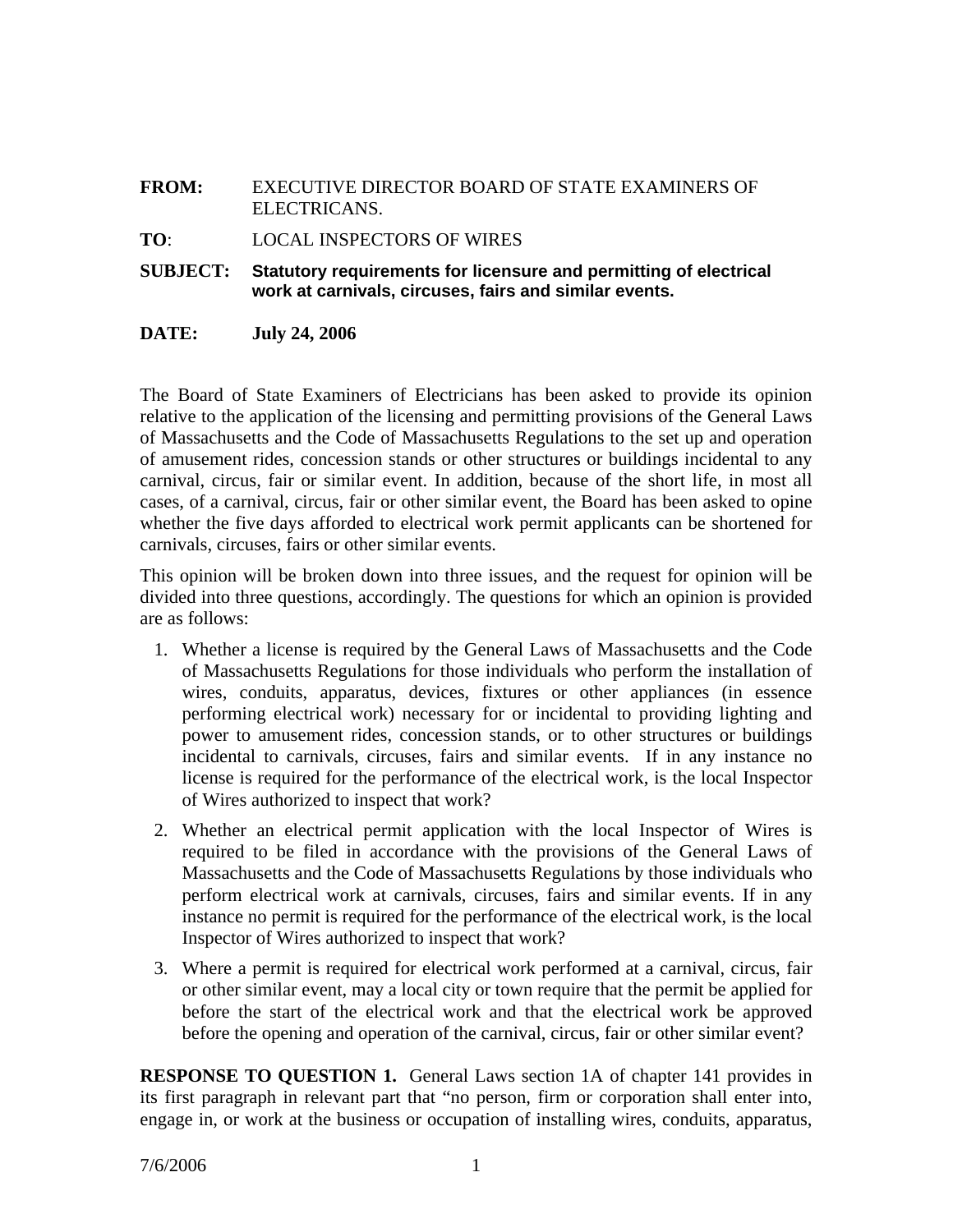devices, fixtures, or other appliances for carrying or using electricity for light, heat, power, …, unless such person, firm or corporation shall be licensed by the state examiners of electricians…"

The second paragraph of section 1A of chapter 141 of the General Laws qualifies the above provision. The second paragraph states, in relevant part, that the above quoted licensure requirement is inapplicable to "a person not engaged in the business described in this section who employs or contracts for the services of a person, firm or corporation engaged in such business; …or to an agent, employee or assistant of a person, firm or corporation licensed in accordance with this chapter who does not engage in or perform the actual work described in this section."

In addition, section 7 of chapter 141 of the general laws provides for the inapplicability of the provisions of chapter 141 to several well defined circumstances. None of the circumstance addressed by this opinion is exempted by section 7 from the applicability of the provisions of chapter 141.

Applying those provisions to the present circumstances, the first question that needs to be resolved is whether the owner of the carnival, circus, fair or similar event is engaged in the business of installing wires, conduits, apparatus, devices, fixtures, or other appliances for carrying or using electricity for light, heat or power. While it seems clear that the owner of the carnival, circus, fair or similar event is not so engaged, someone employed by or contracted by the owner is *engaged* in or performing the electrical work. As such, that person must, in accordance with the provisions of the first paragraph of section 1A of chapter 141, be licensed by the board of examiners.

The above answer does not entirely resolve the issue. The underlying issue which also must be resolved is whether the person employed by or contracted by the circus, carnival, fair or other similar event is *engaged in or performing the installation of wires, conduits, apparatus, devices, fixtures or other appliances for carrying or using electricity for light, heat or power.*

This issue was addressed by the Supreme Judicial Court in *Simon v. State Examiners of Electricians*, 395 Mass. 238, 479 N.E.2d 649 (1985). In that case, the court indicated that what it referred to as "hard wiring," specifically "the installation of wires that carry and supply electricity as an end product" is within the board of examiners powers to regulate. The court stated further that simply inserting a two pronged plug into a receptacle installed by a licensed electrician is not within the board of examiners power to regulate. That, the court found, is simply providing a product that uses electricity as a source of power.

Given the SJC's decision in *Simon*, it appears clear that the phrase "installation of wires, conduits, apparatus, devices, fixtures or other appliances for carrying and using electricity for light, heat or power" as used in section 1A of chapter 141 is not to be construed as without limit in defining the activities requiring a license as issued by the board to engage in the performance of such work. Clearly, a license issued by the board of examiners is not required to simply plug in to a receptacle outlet a product that uses electricity as a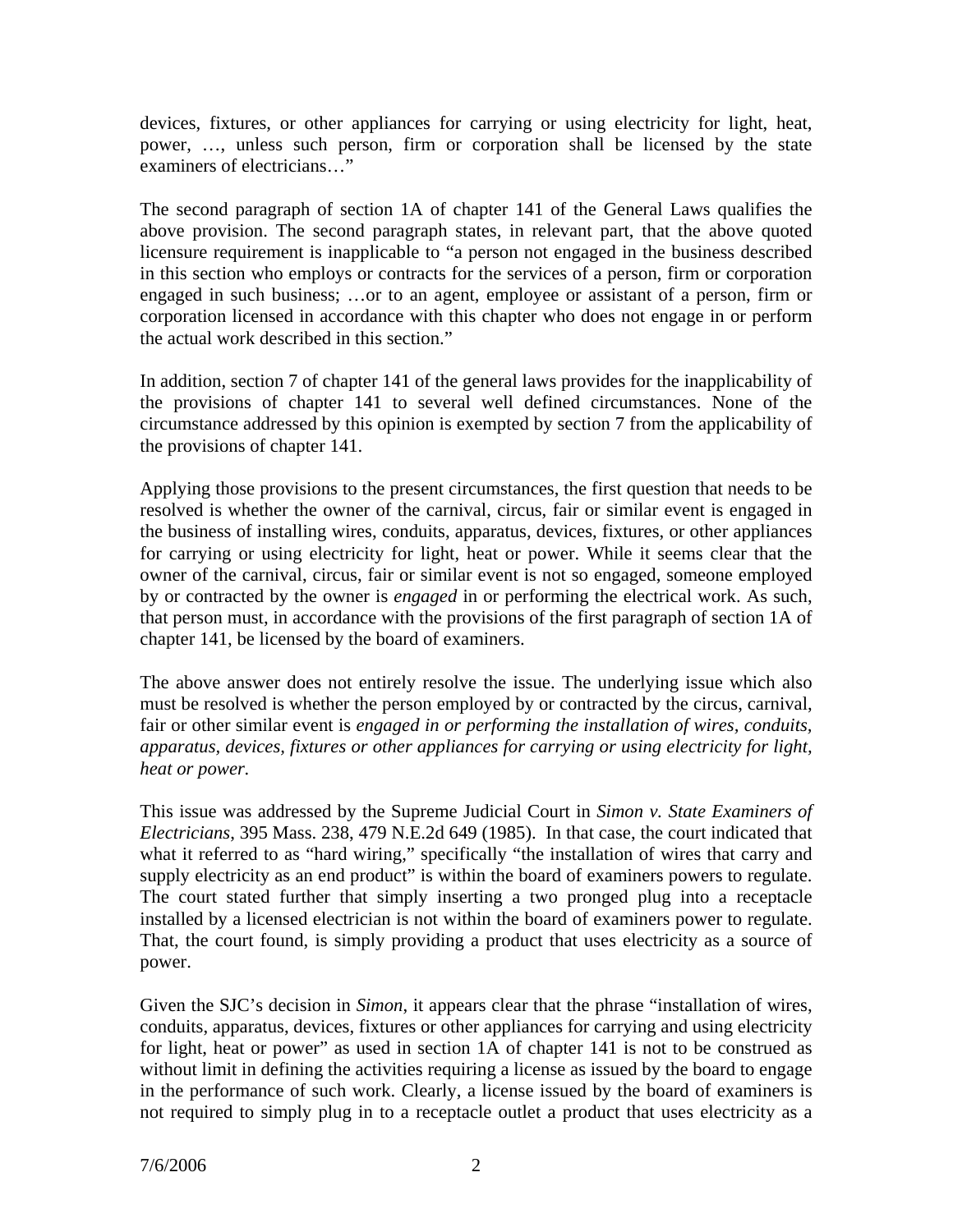source of power. Just as clearly, installing wires and other materials that carry and supply electricity as an end product for ultimate use by products that use electricity as a source of power does require a license issued by the board of examiners.

Applying that distinction to the circumstances presented here, a license to engage in electrical work is required where the installer is installing wires and other items that carry and supply electricity as an end product for use by products that use electricity as a source of power, such as amusement rides, concession stands, or other structures or buildings incidental to carnivals, circuses, fairs or other similar events. However, where an individual is doing nothing more than plugging into a receptacle outlet a product that uses electricity as a source of power, such as plugging an electrically powered blower into a receptacle outlet previously installed by a licensed electrician to inflate a device used for bouncing or jumping, or plugging into a receptacle outlet previously installed by a licensed electrician a cord which supplies the electricity to a small carnival ride, then no license is required.

Where more than simply plugging a product into an outlet is involved, such as the proper grounding of a product where such grounding is required for the safe operation of the product, or installing wires, a license is required.

**RESPONSE TO QUESTION 2**. In essence, the second issue is whether a notice of commencement and a notice of completion of electrical work, referred to here as a permit, is required to be filed with the local inspector of wires for electrical work, as defined above, performed at carnivals, circuses, fairs and similar events?

Section 3L of Chapter 143 of the General Laws states the permitting requirement for electrical work. It states, in pertinent part, as follows: "No person shall install for hire any electrical wiring or fixtures subject to this section without first or within five days after commencing the work giving notice to the inspector of wires appointed pursuant to the provisions of section thirty-two of chapter one hundred and sixty-six."

Inspectors of wires are appointed by cities and town pursuant to section 32 of chapter 166 of the general laws of Massachusetts. By the terms of that section, local inspectors of wires "shall supervise every wire over or under the streets or buildings…and every wire within or supplied from buildings or structures subject to the provisions of chapter one hundred and forty-three, and the state building code, except wires within a manufactured building or building component as defined by the state building code and inspected in accordance with rules and regulations promulgated by the building code commission."

Section 96 of chapter 143 of the general laws states that "the state building code shall incorporate any specialized construction codes, rules or regulations pertaining to building construction, reconstruction, alteration, repair or demolition promulgated by and under the authority of the various boards which have been authorized from time to time by the general court."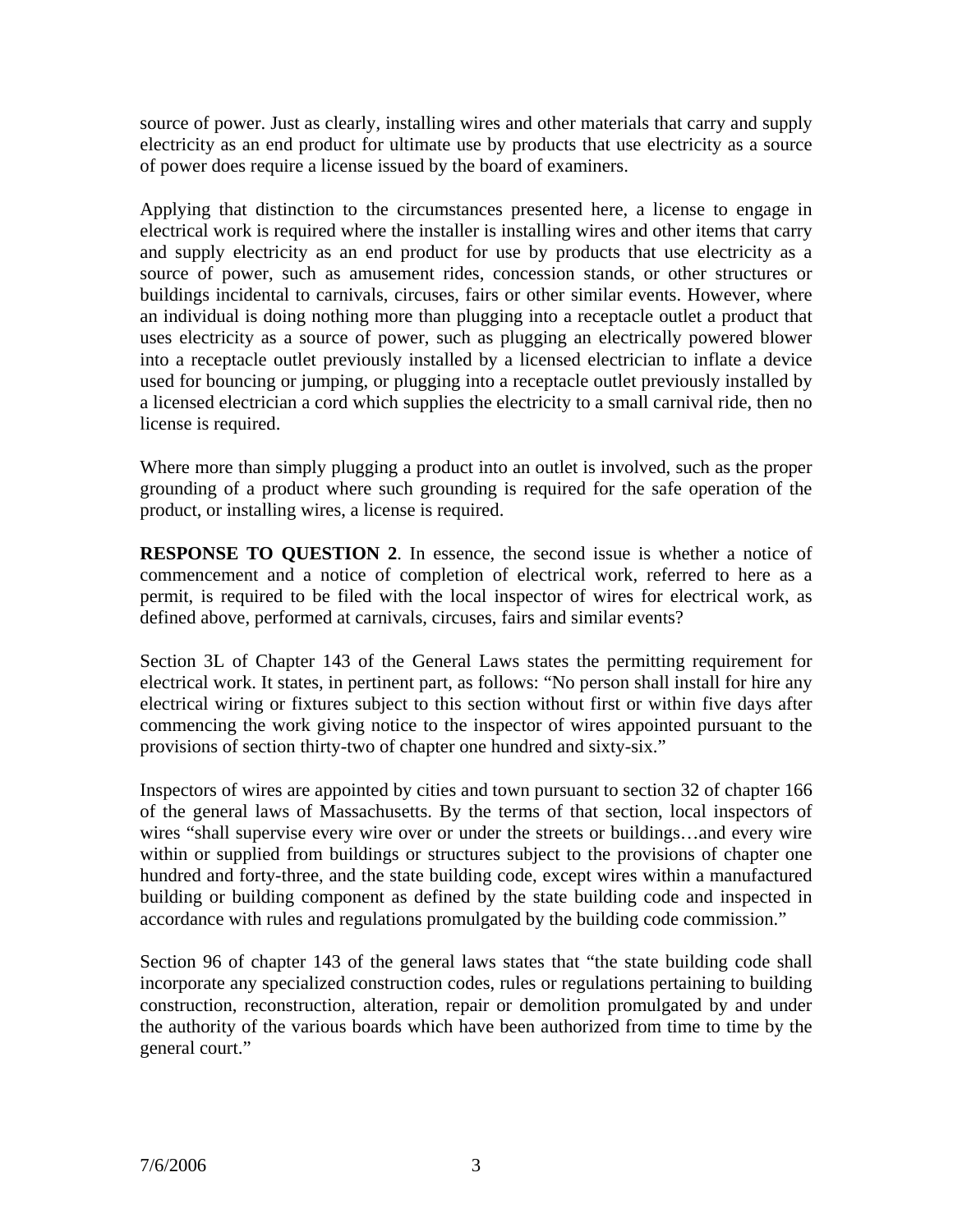The second paragraph of section 96 goes on to state that "(t)he specialized codes referred to in this section shall include, but not be limited to, the …electrical code, …, fire prevention regulations…"

Given that language, the state building code includes the electrical code, and because a local inspector of wires has jurisdiction over any structure subject to the provisions of chapter 143 and the state building code, then as long as the electrical code is applicable to amusement rides, concession stands or other structures or buildings incidental to any carnivals, circuses, fairs and similar events.

The electrical code in the Commonwealth of Massachusetts is promulgated by the Board of Fire Prevention Regulations ("BFPR"). It is found at 527 CMR 12.00. In general, except for the Massachusetts exceptions identified in 527 CMR 12.00, the Commonwealth of Massachusetts adopts the National Electrical Code.

In adopting that code, along with its Massachusetts exceptions, the Commonwealth also adopted, as it relates to the purposes of the electrical code, a more broad definition of the term "structure" than exists in the state building code. For purposes of the state electrical code, a structure is defined as "(a) combination of materials assembled at a fixed location to give support or shelter." For purposes of the state electrical code, amusement rides, or other structures commonly found at circuses, carnivals and fairs are considered "structures."

Even more specifically, the national electrical code, at chapter 5, article 525 sets minimum provisions for carnivals, circuses, fairs or similar events. In addition article 590 of the national electrical code addresses temporary wiring as may be found at a circus, carnival or fair, and article 680 of the national electrical code sets minimum provisions for water related rides as also may be found at circuses, carnivals and fairs. The existence within the national electrical code of provisions specific to carnivals, circuses, fairs and similar events lends further support to the applicability of the code to electrical work performed at such events, and to the necessity of securing permits for such events.

Where the installer is providing grounding or the bonding of electrical equipment at each individual ride as required by the code for wires that plug into receptacles, or installing wires and other items that carry and supply electricity for end use by products that use electricity as a source of power, such as amusement rides, concession stands, or other structures or buildings incidental to carnivals, circuses, fairs or other similar events, a license to perform such installation is required, and a permit to perform such installation must be obtained in accordance with the provisions of section 3L of chapter 143 of the general laws.

If an employee of the carnival, circus, fair or other similar event is performing the installation of wires that supply electricity, then that employee is considered to be performing that installation "for hire," even if that person is employed to perform other duties and responsibilities by the owner of the circus, carnival, fair or other similar event. The phrase "for hire" is considered to include either an employer/employee relationship or a contractual relationship where the duties defined by the relationship include the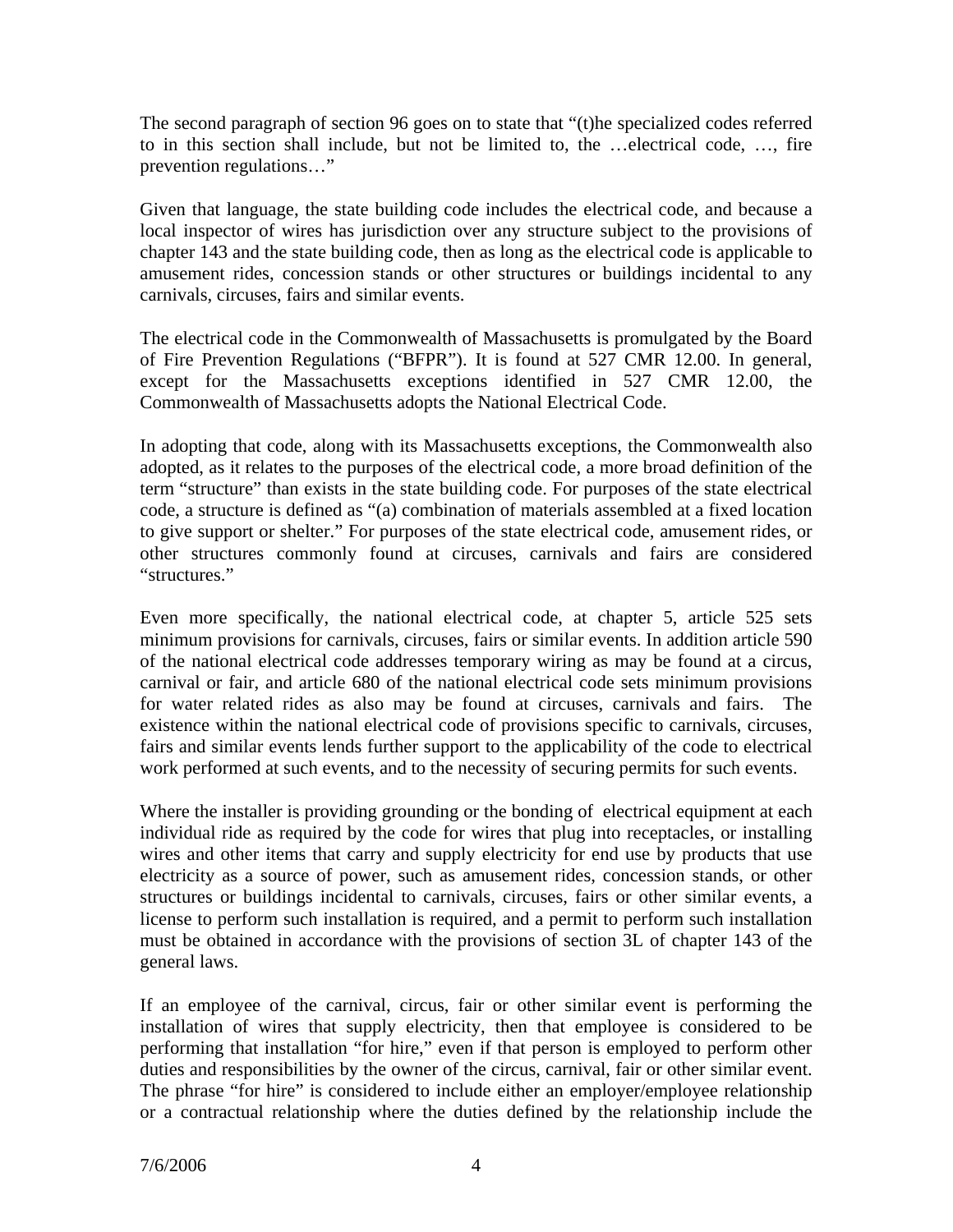installation, for any form of consideration, of wires or other items to supply electricity as described above.

Therefore, it is clear that permits are required to be obtained where wires or equipment are installed that supply electricity as the end product, and where more is done than simply plugging into a standard receptacle a product that uses electricity as its source of power. No permit is required where all that is done by the installer is plugging into a receptacle outlet previously installed by a licensed electrician a product that uses electricity.

However, it is instructive to note the limited circumstances where licenses and permits are not required. As indicated by the analysis of section 1A of chapter 141 provided above, the local inspector of wires does not have jurisdiction over and can not require a permit from an individual who does nothing more than plug in to an outlet which has been installed by a licensed electrician a product that uses electricity as a source of power. As an example, plugging an electricity powered blower into an outlet previously installed by a licensed electrician to inflate a device used for bouncing or jumping, or plugging into an outlet previously installed by a licensed electrician a cord which supplies the electricity to a small carnival ride is not an act requiring licensure or permitting. That individual is not "installing for hire any electrical wiring or fixtures" and that individual is not entering into, engaging in, or working at the business or occupation of installing wires, conduits, apparatus, devices, fixtures, or other appliances for carrying or using electricity for light, heat or power as an end use. Rather, that individual is simply plugging in to an electrical outlet previously installed by a licensed electrician a product that uses electricity as an end use. Consequently, on those facts, no license is required to engage in those limited activities, and no permit is required to engage in those activities.

It is also instructive to note that under all circumstances noted above, whether a permit or license is required or not, an inspector of wires is authorized by the language of section 32 of chapter 166 of the general laws to take note of any attachment, insulation, support or appliance attached to any wire over which he has jurisdiction is improper or unsafe, and notify the person owning or operating any such wire.

Even in circumstances where no permit and no license is required, and where as a result a local wire inspector may not have jurisdiction over the "installation of wires" the above language of section 32 may be interpreted to authorize a local inspector of wires who has come into possession of information of improper or unsafe attachments, such as but not limited to the insulation of, support of, or appliances attached to any electrical wires, and including the failure to provided the continuity assurance of grounding conductors at portable rides, as provided by the NEC, to notify the person owning or operating such wire, as well as other officials whose jurisdiction may extend generally over such wire. A building inspector, fire official, or a state inspector of amusement rides who is notified of such a potentially dangerous situation could take action related to matters within his jurisdiction, including his issuance of the permit to operate a carnival, circus, fair or other similar event. That action could include suspending the permit until the dangerous situation is corrected.